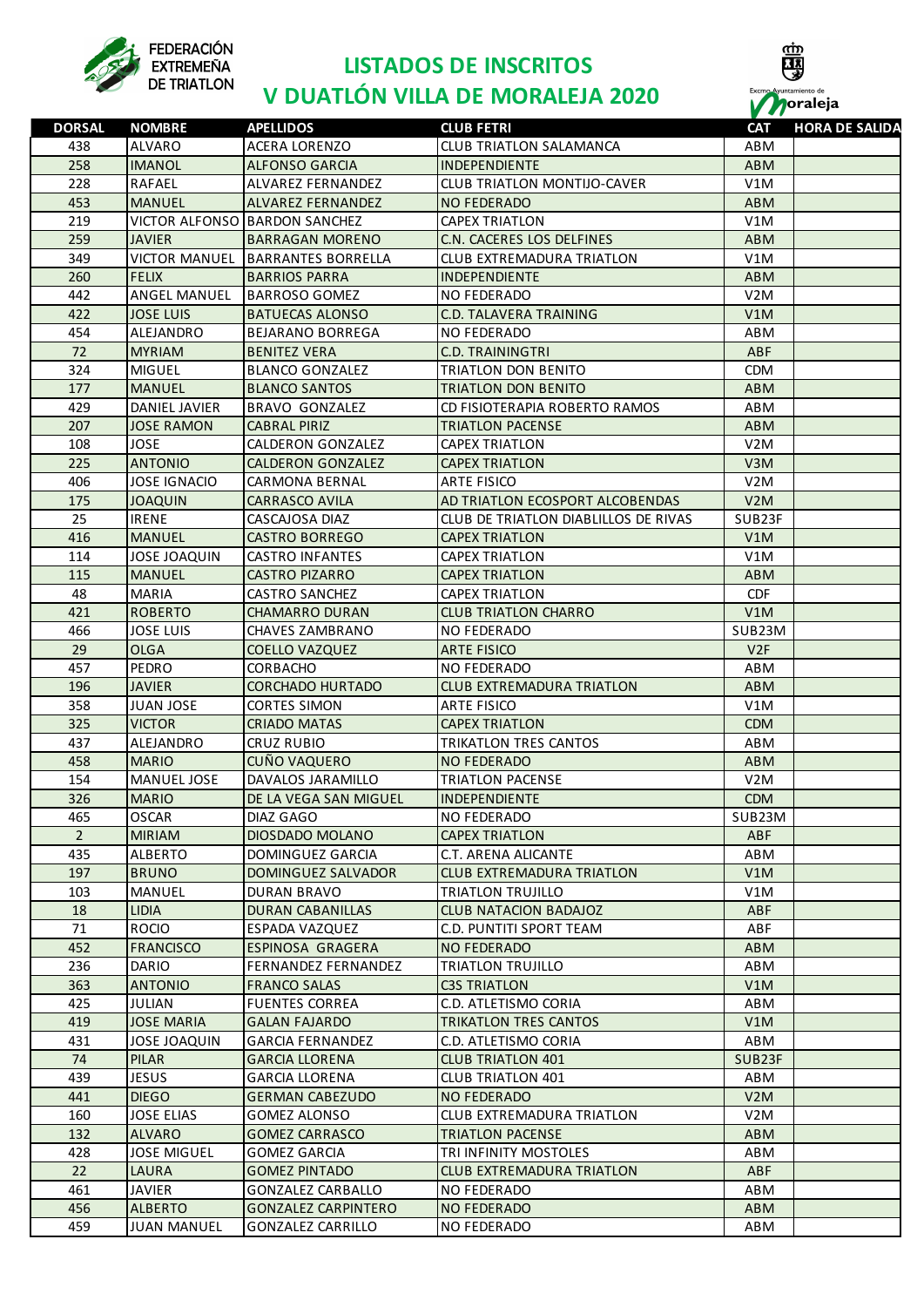

### **LISTADOS DE INSCRITOS**



# **V DUATLÓN VILLA DE MORALEJA 2020 PORTAGOS DE ENSEGALE EN EUROPE EN EUROPE EN EUROPE EN EUROPE EN EUROPE EN EUROPE EN EUROPE EN EUROPE EN EUROPE EN EN<br>DE TRIATLON <b>V DUATLÓN VILLA DE MORALEJA 2020** PORTAGOS POR EN

| <b>DORSAL</b> | <b>NOMBRE</b>        | <b>APELLIDOS</b>                    | <b>CLUB FETRI</b>                        | <b>CAT</b> | <b>HORA DE SALIDA</b> |
|---------------|----------------------|-------------------------------------|------------------------------------------|------------|-----------------------|
| 224           | <b>JAVIER</b>        | <b>GRACIA PINILLA</b>               | <b>CLUB NATACION BADAJOZ</b>             | <b>ABM</b> |                       |
| 282           | <b>ISMAEL</b>        | <b>GUERRERO RODRIGUEZ</b>           | <b>CAPEX TRIATLON</b>                    | ABM        |                       |
| 424           | ANGEL                | <b>GUTIERREZ CALZADO</b>            | <b>CLUB TRIATLON CHARRO</b>              | V1M        |                       |
| 368           | <b>JOSE MANUEL</b>   | <b>GUTIERREZ DOMINGUEZ</b>          | <b>TRIATLON PACENSE</b>                  | V1M        |                       |
| 432           | <b>JAVIER</b>        | <b>HERRERUELA RUIZ</b>              | C.D.E.TRIATLON SAN SEBASTIAN DE LOS REYE | <b>ABM</b> |                       |
| 434           | <b>RUBEN</b>         | HURTADO SORIANO                     | C.D. CADIZ COSTA DE LA LUZ               | ABM        |                       |
| 210           | <b>JUAN VICENTE</b>  | <b>IZQUIERDO REY</b>                | <b>CLUB EXTREMADURA TRIATLON</b>         | V3M        |                       |
| 102           | VALERIO              | <b>JARAIZ ARIAS</b>                 | <b>TRIATLON TRUJILLO</b>                 | ABM        |                       |
| 170           | <b>FERNANDO</b>      | <b>JIMENEZ GONZALEZ</b>             | <b>CAPEX TRIATLON</b>                    | V1M        |                       |
| 445           | <b>FRANCISCO</b>     | <b>JIMENEZ MARCHENA</b>             | <b>NO FEDERADO</b>                       | V1M        |                       |
| 450           | <b>MANUEL</b>        | JORGE GONZALEZ                      | <b>NO FEDERADO</b>                       | ABM        |                       |
| 330           | PABLO                | LIMA ORREGO                         | <b>TRIATLON PACENSE</b>                  | <b>CDM</b> |                       |
| 462           | <b>IKER</b>          | LOPEZ BROCAL                        | NO FEDERADO                              | ABM        |                       |
| 126           | <b>JOSE JAVIER</b>   | <b>LOPEZ MARTIN</b>                 | TRIATLON TRUJILLO                        | V1M        |                       |
| 231           | <b>SERGIO</b>        | <b>MANZANO ARROYO</b>               | <b>CLUB EXTREMADURA TRIATLON</b>         | V1M        |                       |
| 14            |                      | MARIA DE LA MONMARTIN DE LA MONTAÑA | <b>ARTE FISICO</b>                       | V1F        |                       |
| 105           | <b>DANIEL</b>        | <b>MARTIN ROMO PARRA</b>            | <b>TRIATLON DON BENITO</b>               |            |                       |
|               |                      |                                     |                                          | ABM        |                       |
| 124           | FERNANDO             | <b>MENDEZ GARCIA</b>                | <b>TRIATLON PACENSE</b>                  | ABM        |                       |
| $\mathbf{1}$  | Mª REMEDIOS          | MENDOZA BRAVO                       | <b>TRI INFINITY MOSTOLES</b>             | <b>ABF</b> |                       |
| 293           | <b>JULIO ALBERTO</b> | MENDOZA IGNACIO                     | <b>CLUB NATACION BADAJOZ</b>             | ABM        |                       |
| 333           | <b>PABLO</b>         | <b>MERIN SANGUINO</b>               | <b>CAPEX TRIATLON</b>                    | <b>CDM</b> |                       |
| 420           | <b>JOSE LUIS</b>     | <b>MEXIA ALCANTARA</b>              | ISBILYA - SLOPPY JOE'S                   | V1M        |                       |
| 447           | <b>LUIS FERNANDO</b> | <b>MIGUEL PIRIS</b>                 | <b>NO FEDERADO</b>                       | V1M        |                       |
| 455           | <b>ALFONSO</b>       | <b>MOLINERO BONILLA</b>             | NO FEDERADO                              | ABM        |                       |
| 155           | <b>JOSE MANUEL</b>   | <b>MONTERO GONZALEZ</b>             | <b>TRIATLON PACENSE</b>                  | V1M        |                       |
| 381           | RAFAEL               | <b>MORALES SANTOS</b>               | TRIATLON DON BENITO                      | V1M        |                       |
| 144           | <b>SERGIO</b>        | <b>MORENO ESTEVEZ</b>               | <b>CLUB TRIATLON LAS ROZAS</b>           | <b>JNM</b> |                       |
| 440           | <b>DAVID</b>         | MORENO ORDOÑEZ                      | ISBILYA - SLOPPY JOE'S                   | <b>CDM</b> |                       |
| 443           | <b>RAUL</b>          | <b>MORENO SANCHEZ</b>               | <b>NO FEDERADO</b>                       | V1M        |                       |
| 67            | <b>JULIANA</b>       | NIETO ESPINO                        | <b>CAPEX TRIATLON</b>                    | V1F        |                       |
| 430           | <b>DAVID</b>         | <b>ORGAZ CARREY</b>                 | <b>INDEPENDIENTE</b>                     | <b>ABM</b> |                       |
| 384           | <b>OSCAR</b>         | PALOMO JOCILES                      | <b>TRIATLON TRUJILLO</b>                 | V1M        |                       |
| 104           | <b>ANTONIO JESUS</b> | <b>PALOMO MANZANO</b>               | <b>TRIATLON PACENSE</b>                  | V1M        |                       |
| 134           | <b>JAIME</b>         | <b>PAULINO ASENSIO</b>              | <b>TRIATLON PACENSE</b>                  | SUB23M     |                       |
| 464           | <b>JAIME</b>         | PEREIRA GARCIA                      | <b>NO FEDERADO</b>                       | <b>ABM</b> |                       |
| 147           | PABLO                | PEREZ MURILLO                       | TRIATLON DON BENITO                      | SUB23M     |                       |
| 449           | LAZARO JAVIER        | <b>PINERO RABASOT</b>               | NO FEDERADO                              | V1M        |                       |
| 335           | <b>DIEGO</b>         | PUERTAS TENORIO                     | CLUB DE TRIATLON DIABLILLOS DE RIVAS     | CDM.       |                       |
| 423           | <b>JESUS MARIO</b>   | RAMOS BARGUEÑO                      | CARRASCO ES CICLISMO-MULTIDEPORTE        | V1M        |                       |
| 336           | EDUARDO              | RAMOS GARCIA                        | CAPEX TRIATLON                           | CDM.       |                       |
| 426           | PEDRO J.             | <b>RAMOS RAMOS</b>                  | <b>MONTILLA-CORDOBA TRIATLON</b>         | ABM        |                       |
| 463           | <b>JESUS</b>         | REAL LOZANO                         | <b>NO FEDERADO</b>                       | ABM        |                       |
| 460           | <b>IVAN</b>          | ROMERO BARRAGAN                     | NO FEDERADO                              | ABM        |                       |
| 467           | DAVID                | ROMERO SALOR                        | NO FEDERADO                              | JNM        |                       |
| 446           | FRANCISCO JOSE       | SAAVEDRA CASQUERO                   | NO FEDERADO                              | V1M        |                       |
| 417           | <b>VICTOR</b>        | SANCHEZ GARCIA                      | <b>TRIATLON PACENSE</b>                  | V1M        |                       |
| 398           | <b>FLORENCIO</b>     | SANCHEZ GRANADO                     | C.N. DON BENITO ACUARUN                  | V1M        |                       |
| 436           | ANTONIO JOSE         | SANCHEZ MARTIN                      | ISBILYA - SLOPPY JOE'S                   | ABM        |                       |
| 73            | <b>YOLANDA</b>       | SANCHEZ SANCHEZ                     | <b>CLUB TRIATLON CHARRO</b>              | ABF        |                       |
| 444           | FELIPE               | SANCHIDRIAN GARRO                   | NO FEDERADO                              | V1M        |                       |
| 106           | ANTONIO J.           | SANROMAN MERINO                     | C.N. CACERES LOS DELFINES                | ABM        |                       |
| 448           | CESAR                | <b>SARRO MARTIN</b>                 | NO FEDERADO                              | V1M        |                       |
| 152           | <b>ALFONSO</b>       | SAUCEDA NIETO                       | TRIATLON TRUJILLO                        | V1M        |                       |
| 418           | <b>ANTONIO PEDRO</b> | SILVA BARATA                        | <b>SPORT LISBOA E BENFICA</b>            | SUB23M     |                       |
| 254           | <b>JORGE</b>         | SIMOES CALERO                       | CLUB TRIATLON MERIDA                     | <b>JNM</b> |                       |
| 316           | <b>OSCAR</b>         | SOLIS TOVAR                         | C.N. CACERES LOS DELFINES                | ABM        |                       |
| 135           |                      | <b>SOTO MACHUCA</b>                 |                                          |            |                       |
|               | <b>ALBERTO</b>       |                                     | <b>CAPEX TRIATLON</b>                    | CDM        |                       |
| 433           | <b>SERGIO</b>        | TEJADA VELEZ                        | A.D. NAUTICO DE NARON                    | ABM        |                       |
| 451           | <b>JUAN LUIS</b>     | <b>VAQUERO RATO</b>                 | <b>NO FEDERADO</b>                       | ABM        |                       |